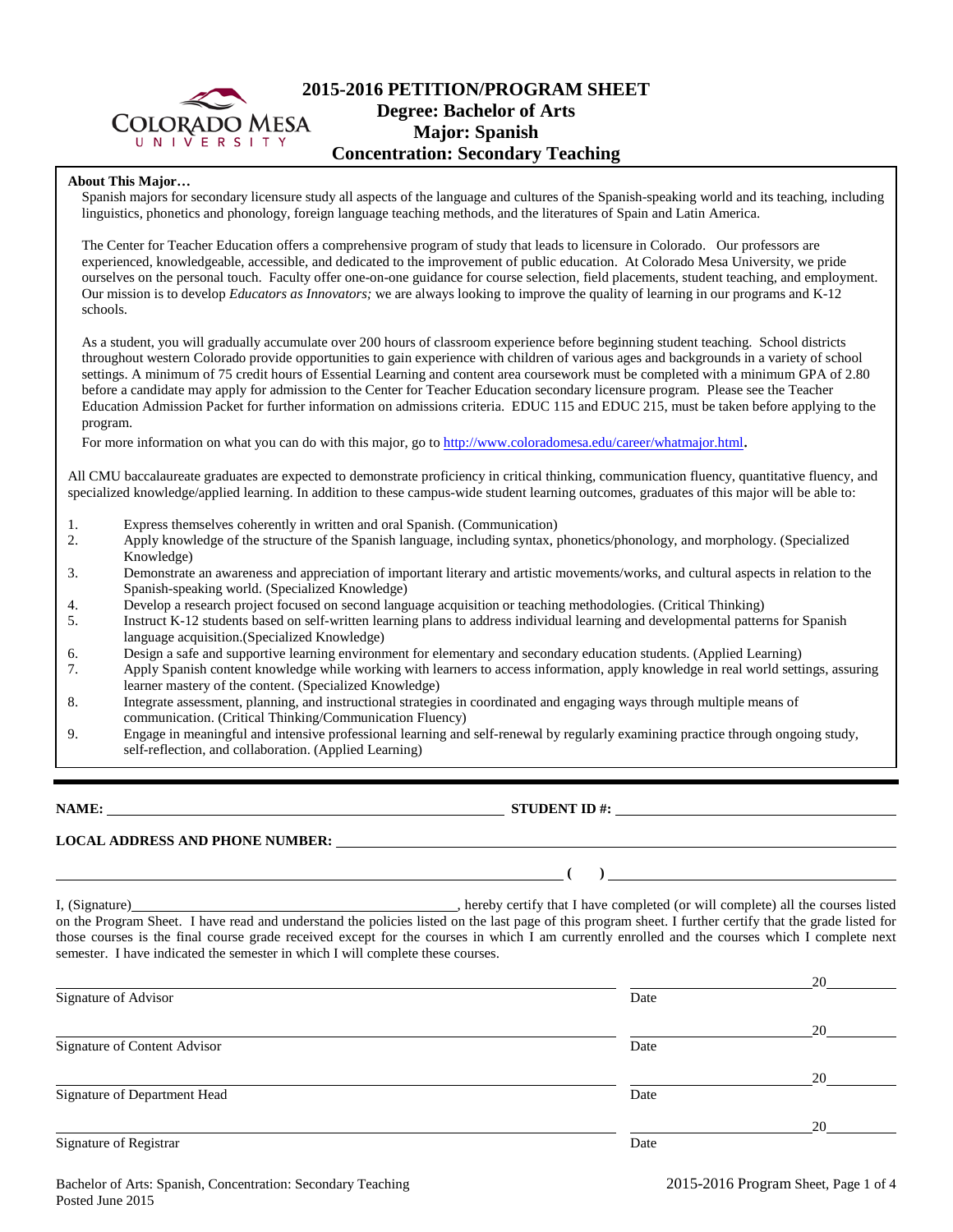#### **DEGREE REQUIREMENTS:**

- 120 semester hours total (Students must complete a minimum of 30 of the last 60 hours of credit at CMU, with at least 15 semester hours in major discipline courses numbered 300 or higher).
- 40 upper division credits (A minimum of 15 taken at the 300-400 course levels within the major at CMU).
- 2.80 cumulative GPA or higher in all CMU coursework
- 2.80 cumulative GPA or higher in coursework toward the major content area
- **All EDUC prefix courses must be completed with a grade of B or better**
- Pre-collegiate courses (usually numbered below 100) cannot be used for graduation.
- When filling out the program sheet a course can be used only once.
- A student must follow the CMU graduation requirements either from 1) the program sheet for the major in effect at the time the student officially declares a major; or 2) a program sheet for the major approved for a year subsequent to the year during which the student officially declares the major and is approved for the student by the department head. Because a program may have requirements specific to the degree, the student should check with the faculty advisor for additional criteria. It is the student's responsibility to be aware of, and follow, all requirements for the degree being pursued. Any exceptions or substitutions must be approved by the student's faculty advisor and Department Head.
- Essential Learning Capstone should be completed between 45 and 75 hours.
- See the "Undergraduate Graduation Requirements" in the catalog for additional graduation information.
- Students must PASS the PLACE exam in the content area prior to beginning the internship. Also, ALL other coursework toward the degree must be successfully completed prior to the internship.

**ESSENTIAL LEARNING REQUIREMENTS** (31 semester hours) See the current catalog for a list of courses that fulfill the requirements below. If a course is an Essential Learning option and a requirement for your major, you must use it to fulfill the major requirement and make a different selection for the Essential Learning requirement. Course No Title Sem.hrs Grade Term/Trns

**English** (6 semester hours, must receive a grade of "B" or better and must be completed by the time the student has 60 semester hours.) \*ENGL 111English Composition 3 \_\_\_\_\_ \_\_\_\_\_\_ \*ENGL 112English Composition 3 \_\_\_\_\_ \_\_\_\_\_\_ \* Must earn B or higher

**Math** MATH 110 **or higher** (3 semester hours, must receive a grade of "C" or better, must be completed by the time the student has 60 semester hours.) MATH 1\_\_\_ \_\_\_\_\_\_\_\_\_\_\_\_\_\_\_\_\_\_\_\_\_\_\_\_ \_\_\_\_ \_\_\_\_\_ \_\_\_\_\_\_\_\_

\_\_\_\_\_\_ \_\_\_\_ \_\_\_\_\_\_\_\_\_\_\_\_\_\_\_\_\_\_\_\_\_\_\_\_ \_\_\_\_ \_\_\_\_\_ \_\_\_\_\_\_\_\_

**Humanities** (3 semester hours)

**Social and Behavioral Sciences** (6 semester hours) \*PSYC 233 Human Growth & Development 3 \_\_\_\_\_ \_\_\_\_\_\_\_\_

\_\_\_\_\_\_ \_\_\_\_ \_\_\_\_\_\_\_\_\_\_\_\_\_\_\_\_\_\_\_\_\_\_\_\_ \_\_\_\_ \_\_\_\_\_ \_\_\_\_\_\_\_\_ \* Must earn a "**B**" or higher

**Natural Sciences** (7 semester hours, one course must include a lab)

|  |     | _____ |        |  |
|--|-----|-------|--------|--|
|  | ___ | _____ | ______ |  |
|  |     |       |        |  |

**History** (3 semester hours) HIST \_\_\_\_ \_\_\_\_\_\_\_\_\_\_\_\_\_\_\_\_\_\_\_\_\_\_\_\_ \_\_\_\_ \_\_\_\_\_ \_\_\_\_\_\_\_\_

Course No Title Sem.hrs Grade Term/Trns

**Fine Arts** (3 semester hours)

## **WELLNESS REQUIREMENT** (2 semester hours)

| <b>KINE 100</b> | Health and Wellness |  |  |
|-----------------|---------------------|--|--|
| KINΔ            |                     |  |  |

\_\_\_\_\_\_ \_\_\_\_ \_\_\_\_\_\_\_\_\_\_\_\_\_\_\_\_\_\_\_\_\_\_\_\_ \_\_\_\_ \_\_\_\_\_ \_\_\_\_\_\_\_\_

## **ESSENTIAL LEARNING CAPSTONE** (4 semester hours)

| ESSL 290 | <b>Maverick Milestone</b>         |  |
|----------|-----------------------------------|--|
|          | (see English $&$ math pre-reqs) 3 |  |
| ESSL 200 | Essential Speech (co-requisite) 1 |  |

#### **FOUNDATION COURSES** (6 semester hours) Two **consecutive**

classes in the **same** foreign language. Must receive a grade of "C" or better. FLAS 114 & 115 will **NOT** fulfill this requirement.

FLA\_\_ \_\_\_\_ \_\_\_\_\_\_\_\_\_\_\_\_\_\_\_\_\_\_\_\_\_\_\_\_ \_\_\_\_ \_\_\_\_\_ \_\_\_\_\_\_\_\_  $FLA$ <sub>\_\_\_</sub>\_

#### **SPANISH – LEADING TO SECONDARY TEACHER LICENSURE CONCENTRATION REQUIREMENTS**

(39 semester hours) Must pass all courses with a grade of "C" or higher.

| <b>Spanish Core</b> (27 semester hours) |                                 |   |  |  |  |  |
|-----------------------------------------|---------------------------------|---|--|--|--|--|
| <b>FLAS 301</b>                         | <b>Advanced Spanish Grammar</b> | 3 |  |  |  |  |
| <b>FLAS 302</b>                         | <b>Advanced Spanish</b>         |   |  |  |  |  |
|                                         | Composition                     | 3 |  |  |  |  |
| <b>FLAS</b> 311                         | History & Culture of Spain      | 3 |  |  |  |  |
| <b>FLAS 312</b>                         | History & Culture of Latin      |   |  |  |  |  |
|                                         | America                         | 3 |  |  |  |  |
| <b>FLAS 303</b>                         | <b>Advanced Spanish</b>         |   |  |  |  |  |
|                                         | Conversation                    | 3 |  |  |  |  |
| <b>FLAS</b> 321                         | Introduction to the Literature  |   |  |  |  |  |
|                                         | of Spain                        | 3 |  |  |  |  |
| <b>FLAS</b> 322                         | Introduction to the Literature  |   |  |  |  |  |
|                                         | of Latin America                | 3 |  |  |  |  |
| <b>FLAS 341</b>                         | Spanish and the Nature of       |   |  |  |  |  |
|                                         | Language                        | 3 |  |  |  |  |
| *FLAS 498                               | Spanish Practicum               | 3 |  |  |  |  |
|                                         |                                 |   |  |  |  |  |

#### **Concentration in Teacher Licensure** (6 semester hours)

| <b>FLAS</b> 441 | Spanish Phonetics and<br>Phonology                         | 3 |  |
|-----------------|------------------------------------------------------------|---|--|
| <b>FLAS</b> 444 | Using Technology, Literature<br>and Culture in the Spanish |   |  |
|                 | Classroom                                                  | 3 |  |

**Spanish Elective** (Select upper division 6 credit course. Choose from: FLAS 4XX, FLAV 396 or FLAV 496

| -  |                                                                                  |          |  |
|----|----------------------------------------------------------------------------------|----------|--|
| -- | ,我们也不会有什么?""我们的人,我们也不会有什么?""我们的人,我们也不会有什么?""我们的人,我们也不会有什么?""我们的人,我们也不会有什么?""我们的人 | ________ |  |

**Electives** (All college level courses appearing on your final transcript, **not listed above** that will bring your total semester hours to 120 hours.) (9 credit hours may be needed)

|  |       |        | _________ |
|--|-------|--------|-----------|
|  |       |        |           |
|  |       |        |           |
|  | _____ | ______ | _________ |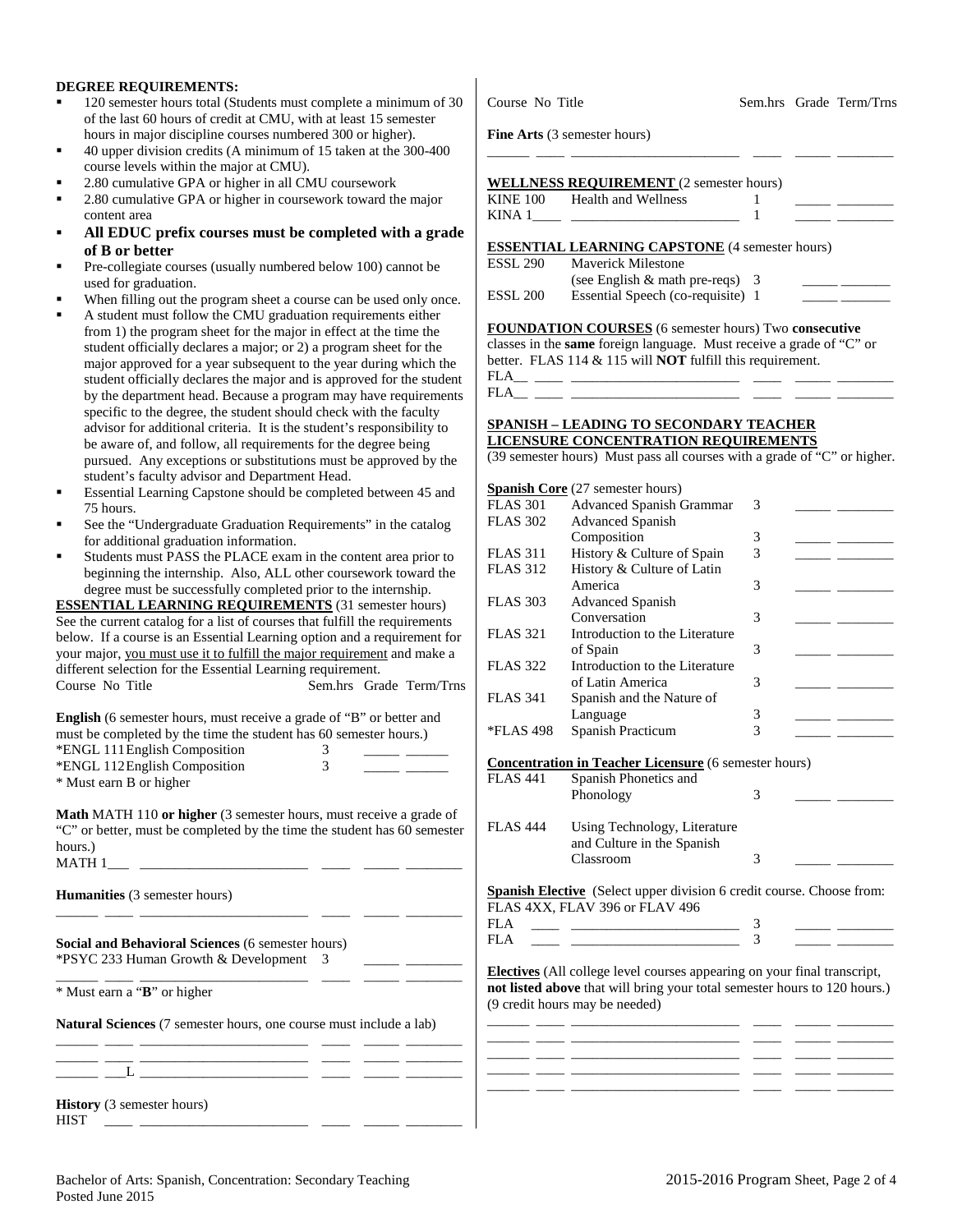#### **Secondary Education Requirements** (29 semester hours)<br>Course No Title Sem.hrs Grad Sem.hrs Grade Term/Trns

| EDUC <sub>115</sub> | What It Means to be a Teacher 1    |                |  | 8 Field Experience Hours   |
|---------------------|------------------------------------|----------------|--|----------------------------|
| $EDUC$ 215          | Teaching as a Profession           |                |  | 12 Field Experience Hours  |
| EDUC $342*$         | Pedagogy & Assessment:             |                |  |                            |
|                     | Secondary/K-12                     | 3              |  | 20 Field Experience Hours  |
| $EDUC 343*$         | Teaching to Diversity              | 3              |  | 20 Field Experience Hours  |
| EDUC <sub>442</sub> | <b>Integrating Literacy Across</b> |                |  |                            |
|                     | the Curriculum                     | 4              |  | 60 Field Experience Hours  |
| <b>EDUC</b> 497     | Content Methodology                |                |  |                            |
|                     | Practicum                          | 3              |  | 80 Field Experience Hours  |
| EDUC 497E           | Methods of Teaching                |                |  |                            |
|                     | Secondary Spanish**                | $\mathfrak{D}$ |  |                            |
| EDUC 499G           | Teaching Internship and            |                |  |                            |
|                     | Colloquium                         | 12             |  | 600 Field Experience Hours |

\***Prerequisites:** ENGL 111, ENGL 112, , PSYC 233, EDUC 115, EDUC 215 (all with a grade of B or better), MATH 110 or higher, Declared major in Spanish – Leading to Secondary Teacher Licensure and formal acceptance to the Teacher Education Program

\*\*This course is only offered in the fall semester. It may be taken with either the 300-level or 400-level EDUC courses but must be taken before the student teaching semester.

## **\*\*All EDUC prefix courses listed above must be completed with a grade of B or better to progress through the program sequence.**